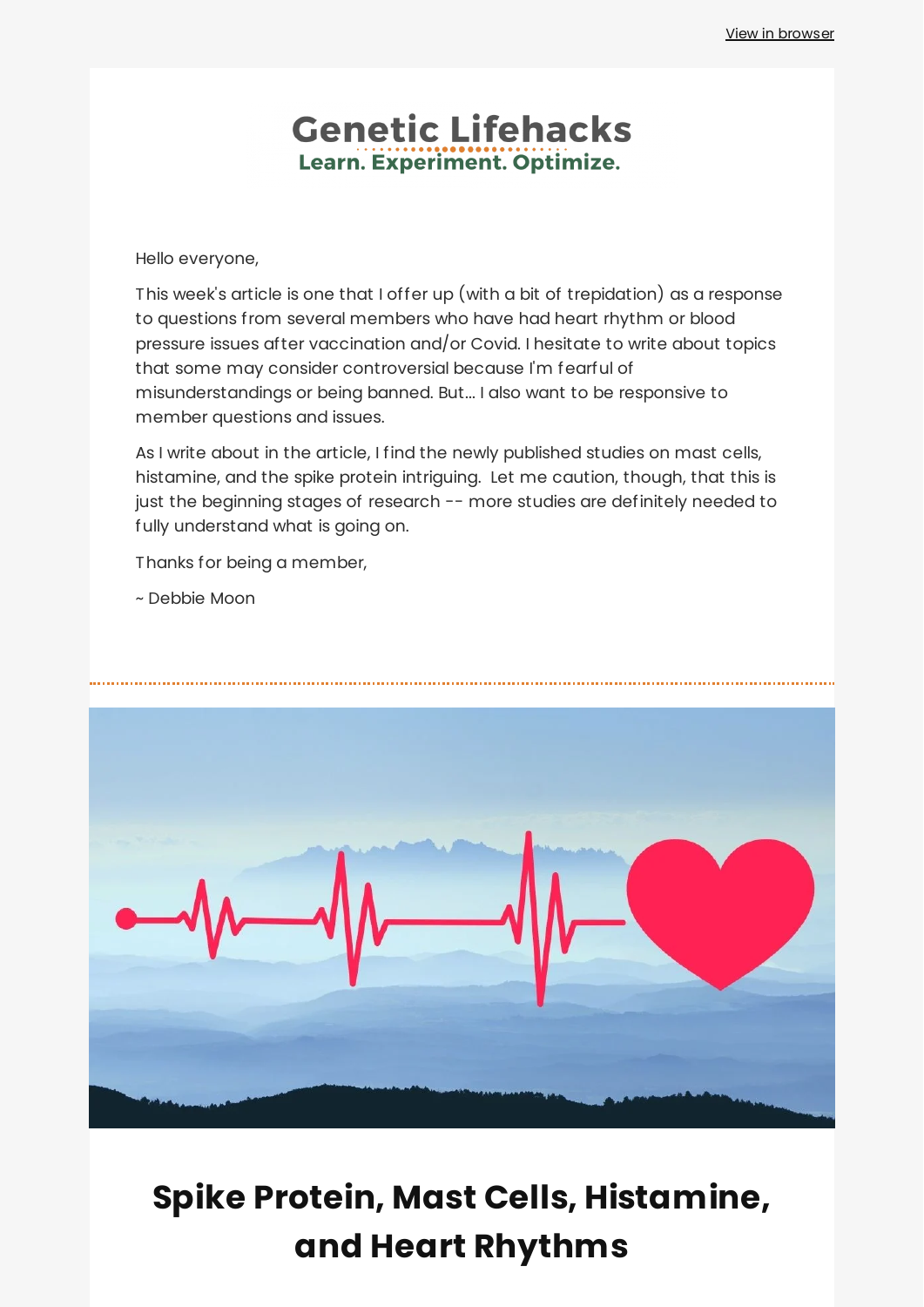This article is a departure from my usual writings on how genetic variants interact with foods or health issues. Instead, I'm going to pull together recent research studies in an effort to puzzle out a cause of some of the constellation of issues surrounding long Covid and/or post-vaccine.

*Let me set the stage:* The stories that I've heard from friends, Genetic Lifehacks members, and via many online anecdotes often go like this:

*After covid and/or after the mRNA vaccines, the individual starts having heart palpitations and a racing heart. Blood pressure shoots up periodically. Their heart rhythm issues are described as palpitations, PVCs, skipped beats, or a-fib.*

*The racing heart rate, or tachycardia, seems to happen randomly for some people – while driving, sitting around at home, or when exercising. For others, the tachycardia just happens when they stand up.*

*Accompanying these heart rhythm issues are a range of symptoms, including dizziness, tinnitus (ringing in the ears), chest pains, fatigue, muscle twitches, and just not feeling right. Some people end up in the ER or urgent care; others head to the cardiologist to get their heart thoroughly checked out with CT scans, stress tests, and holter monitors.*

These anecdotal stories often wind up with… *The cardiologist says nothing is really wrong, and now I have a prescription for a blood pressure medicine.* It's good that there isn't heart damage, but it is frustrating for both the doctors and patients to have an unknown cause.

We take the rhythm of our hearts for granted. We expect it to carry on in a regular fashion, not too fast and not too slow. Although some people have naturally higher or lower heart rates and blood pressure, most of us who are still kicking today have a heart rhythm that stays in a normal range.

Read the article, view your [genes...](https://www.geneticlifehacks.com/spike-protein-mast-cells-histamine-and-heart-rhythms/)

#### What I've Been Reading:

1) CDC Tracked Millions of Phones to See If [Americans](https://www.vice.com/en/article/m7vymn/cdc-tracked-phones-location-data-curfews) Followed COVID Lockdown Orders (*Vice)*

From the article: "The Centers for Disease Control and Prevention (CDC) bought access to location data harvested from tens of millions of phones in the United States to perform analysis of compliance with curfews, track patterns of people visiting K-12 schools, and specifically monitor the effectiveness of policy in the Navajo Nation, according to CDC documents obtained by Motherboard. The documents also show that although the CDC used COVID-19 as a reason to buy access to the data more quickly, it intended to use it for more-general CDC purposes."

2) Post-acute COVID-19 is characterized by gut viral antigen persistence in inflammatory bowel diseases (*[Gastroenterology](https://www.gastrojournal.org/article/S0016-5085(22)00450-4/fulltext) Journal*)